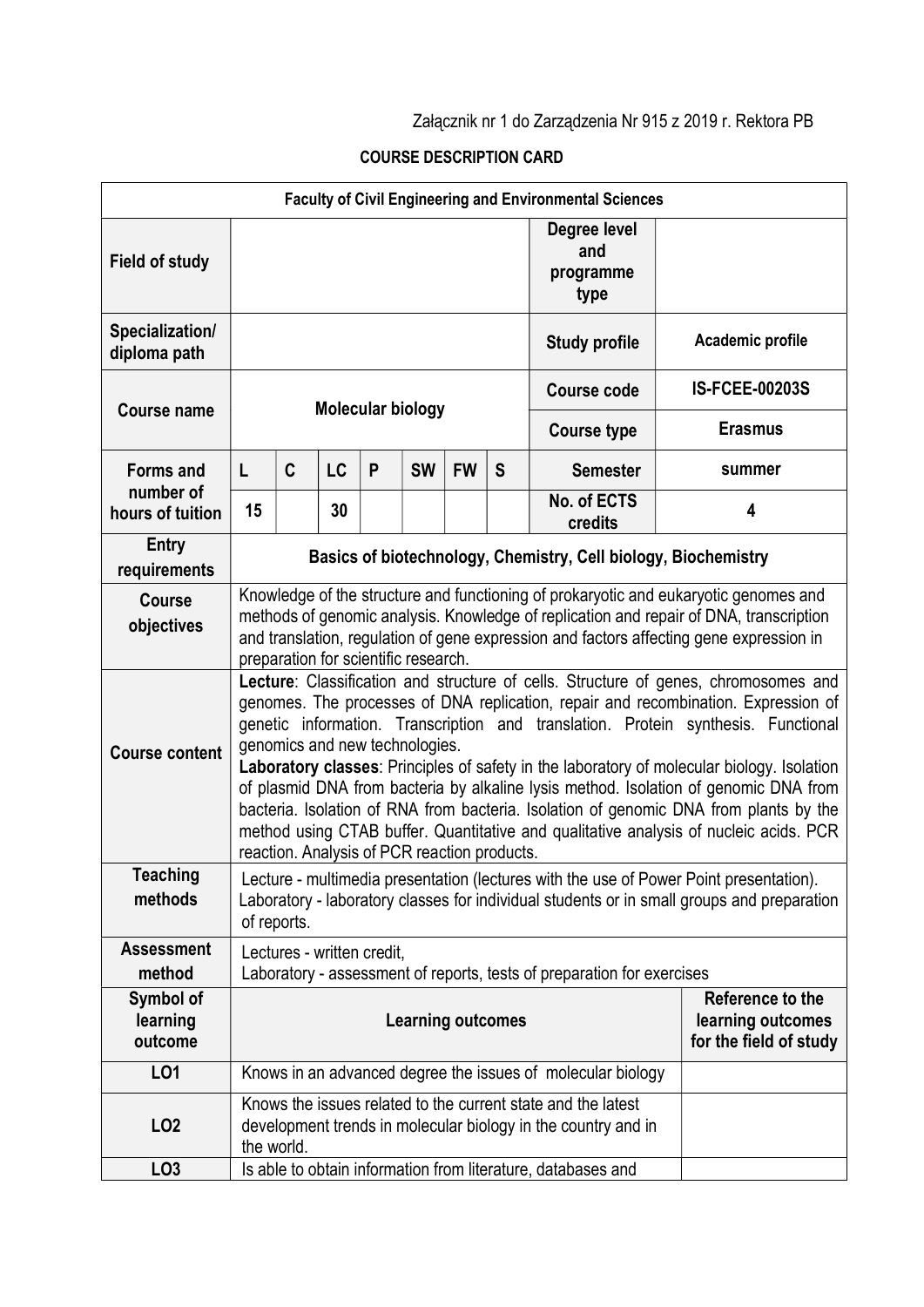|                                                                                                                                                                                                                                  | other sources; is able to integrate information obtained,                                                                           |                                                                      |     |  |  |  |
|----------------------------------------------------------------------------------------------------------------------------------------------------------------------------------------------------------------------------------|-------------------------------------------------------------------------------------------------------------------------------------|----------------------------------------------------------------------|-----|--|--|--|
|                                                                                                                                                                                                                                  | interpret it, draw conclusions and formulate and justify opinions.<br>Is able to plan and conduct experiments in molecular biology, |                                                                      |     |  |  |  |
| L <sub>O4</sub>                                                                                                                                                                                                                  | select methods and measuring devices, interpret the obtained                                                                        |                                                                      |     |  |  |  |
| LO <sub>5</sub>                                                                                                                                                                                                                  | results and draw correct conclusions.<br>Can apply basic analytical techniques in molecular biology.                                |                                                                      |     |  |  |  |
| Symbol of<br>learning<br>outcome                                                                                                                                                                                                 | Methods of assessing the learning outcomes                                                                                          | <b>Type of tuition</b><br>during which the<br>outcome is<br>assessed |     |  |  |  |
| L01                                                                                                                                                                                                                              | Colloquium from lectures<br>Colloquium from laboratory<br>Drawing up reports on laboratory exercises                                | L, LC                                                                |     |  |  |  |
| <b>LO2</b>                                                                                                                                                                                                                       | Colloquium from lectures<br>Colloquium from laboratory<br>Drawing up reports on laboratory exercises                                | L, LC                                                                |     |  |  |  |
| LO <sub>3</sub>                                                                                                                                                                                                                  | Colloquium from lectures<br>Colloquium from laboratory<br>Drawing up reports on laboratory exercises                                | L, LC                                                                |     |  |  |  |
| <b>LO4</b>                                                                                                                                                                                                                       | Colloquium from lectures<br>Colloquium from laboratory<br>Drawing up reports on laboratory exercises                                | L, LC                                                                |     |  |  |  |
| LO <sub>5</sub>                                                                                                                                                                                                                  | Colloquium from lectures<br>Colloquium from laboratory<br>Drawing up reports on laboratory exercises                                | L, LC                                                                |     |  |  |  |
|                                                                                                                                                                                                                                  | No. of hours                                                                                                                        |                                                                      |     |  |  |  |
|                                                                                                                                                                                                                                  | Participation in lectures                                                                                                           |                                                                      | 15  |  |  |  |
|                                                                                                                                                                                                                                  | Participation in the laboratory                                                                                                     |                                                                      | 30  |  |  |  |
|                                                                                                                                                                                                                                  | Preparation for laboratory exercises                                                                                                | 10                                                                   |     |  |  |  |
| <b>Calculation</b>                                                                                                                                                                                                               | Preparation of laboratory reports                                                                                                   | 15                                                                   |     |  |  |  |
|                                                                                                                                                                                                                                  | Participation in consultations related to exercises and                                                                             |                                                                      | 15  |  |  |  |
|                                                                                                                                                                                                                                  | preparation for passing the exercises                                                                                               |                                                                      |     |  |  |  |
|                                                                                                                                                                                                                                  | Preparation for and attendance at the examination                                                                                   | 15                                                                   |     |  |  |  |
|                                                                                                                                                                                                                                  | <b>TOTAL:</b>                                                                                                                       |                                                                      | 100 |  |  |  |
|                                                                                                                                                                                                                                  | <b>HOURS</b>                                                                                                                        | No. of<br><b>ECTS</b><br>credits                                     |     |  |  |  |
| Student workload – activities that require direct teacher participation                                                                                                                                                          | 52                                                                                                                                  | 2,0                                                                  |     |  |  |  |
|                                                                                                                                                                                                                                  | 70                                                                                                                                  | 2,5                                                                  |     |  |  |  |
| Alberts B., Johnson A., Lewis J., Raff M., Roberts K, Walter P.(2002). Molecular Biology<br><b>Basic</b><br>of Cell. 4 <sup>th</sup> edition, New York: Garland Science;<br>references<br>Brown T.A. Genomes. Oxford: Wiley-Liss |                                                                                                                                     |                                                                      |     |  |  |  |
| <b>Supplementary</b>                                                                                                                                                                                                             | Twyman R.M. (1998). Advanced Molecular Biology. BIOS Scientific Publishers, Oxford                                                  |                                                                      |     |  |  |  |